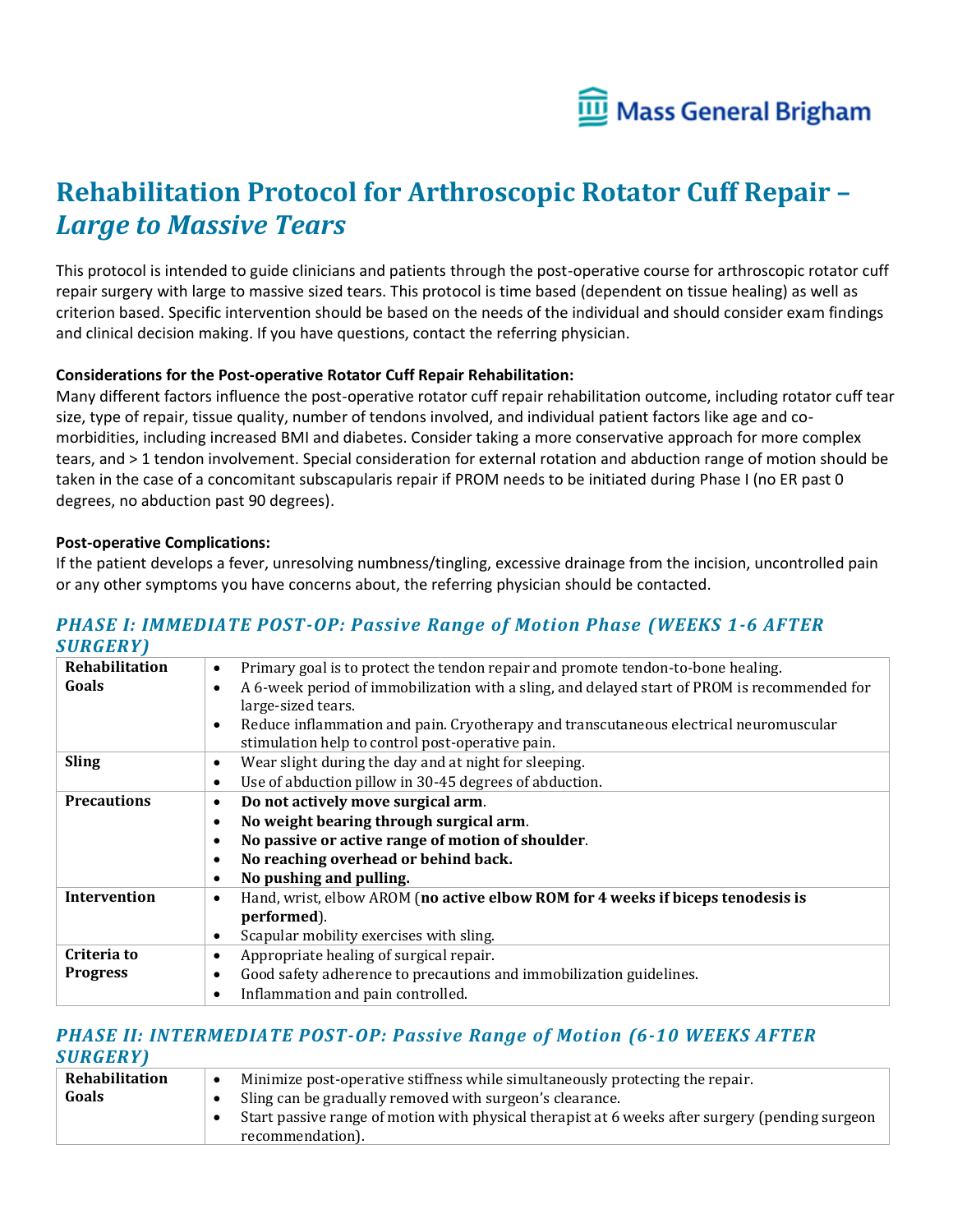|                      | Initiate home exercise program.<br>$\bullet$                                                            |
|----------------------|---------------------------------------------------------------------------------------------------------|
|                      | Reduce inflammation and pain. Cryotherapy and transcutaneous electrical neuromuscular<br>$\bullet$      |
|                      | stimulation help to control post-operative pain.                                                        |
|                      | Patient education emphasizing compliance of post-operative restrictions.<br>$\bullet$                   |
| <b>Sling</b>         | Sling can be gradually removed with surgeon's clearance.<br>$\bullet$                                   |
| <b>Precautions</b>   | No active range of motion of shoulder (AROM) despite minimal to no pain or other<br>$\bullet$           |
|                      | symptoms.                                                                                               |
|                      | Avoid aggressive and painful passive range of motion (PROM)<br>$\bullet$                                |
|                      | No internal rotation at this time (i.e. reaching behind back).<br>$\bullet$                             |
|                      | Avoid any upper extremity weight bearing of surgical arm.<br>$\bullet$                                  |
| <b>Interventions</b> | <b>Shoulder PROM</b>                                                                                    |
|                      | Supine passive shoulder elevation with PT or assistant<br>$\bullet$                                     |
|                      | $0-100$ degrees<br>$\circ$                                                                              |
|                      | *Do not force any painful motion.                                                                       |
|                      | <b>Seated Passive External Rotation with PT or assistant</b>                                            |
|                      | 0-30 degrees<br>$\circ$                                                                                 |
|                      |                                                                                                         |
|                      | <b>Table Slide</b>                                                                                      |
|                      | *Avoid shoulder shrug                                                                                   |
|                      |                                                                                                         |
|                      | <b>Shoulder Pendulums</b>                                                                               |
|                      | *DO NOT actively use your shoulder muscles.                                                             |
|                      | Strengthening                                                                                           |
|                      | Scapular exercises (without sling)                                                                      |
|                      | <b>Scapular Retraction, Scapular elevation, Scapular depression</b><br>$\circ$                          |
| Criteria to          |                                                                                                         |
| <b>Progress</b>      | Appropriate healing of surgical repair.<br>$\bullet$<br>Good safety adherence to precautions.           |
|                      | $\bullet$                                                                                               |
|                      | Adequate range of motion gains determined by physical therapist and surgeon: At least 100-<br>$\bullet$ |
|                      | 120 degrees of passive forward elevation, 25-45 degrees of passive external rotation with               |
|                      | arm at neutral, 90 degrees passive abduction.                                                           |
|                      | Inflammation and pain controlled.<br>$\bullet$                                                          |
|                      | Compliance with home exercise program.<br>$\bullet$                                                     |

### *PHASE III: Active Assisted (Weeks 10-14) and Active Range of Motion (14-18 WEEKS AFTER SURGERY)*

| 711 1 DR 50RGDR1      |                                                                                                     |
|-----------------------|-----------------------------------------------------------------------------------------------------|
| Rehabilitation        | Initiate AAROM and then AROM exercises.<br>$\bullet$                                                |
| Goals                 | Isometric strengthening exercises can begin 14-18 weeks after surgery. Only submaximal<br>$\bullet$ |
|                       | activation should be applied, maximal efforts can overload the repair.                              |
|                       | Normalize motion and activities of daily living during this period.<br>$\bullet$                    |
| <b>Precautions</b>    | No lifting or activities that cause pain.<br>$\bullet$                                              |
|                       | No supporting of body weight by hands and arms.<br>$\bullet$                                        |
|                       | No excessive behind the back movements.<br>$\bullet$                                                |
|                       | No sudden or jerking motions.<br>$\bullet$                                                          |
|                       | No excessive loading of the healing tendon.<br>$\bullet$                                            |
| <b>Additional</b>     | <b>Active Assisted ROM</b>                                                                          |
| <b>Interventions</b>  | <b>Supine AAROM Elevation with short lever arm</b>                                                  |
| <i>*Continue with</i> | *Only move through comfortable ranges                                                               |
| Phase I-II            | Cane or stick AAROM (10 weeks)<br>$\circ$                                                           |
| <i>Interventions</i>  | <b>Supine AAROM Shoulder Flexion</b><br>a.                                                          |
|                       | <b>Supine AAROM Shoulder Abduction</b><br>b.                                                        |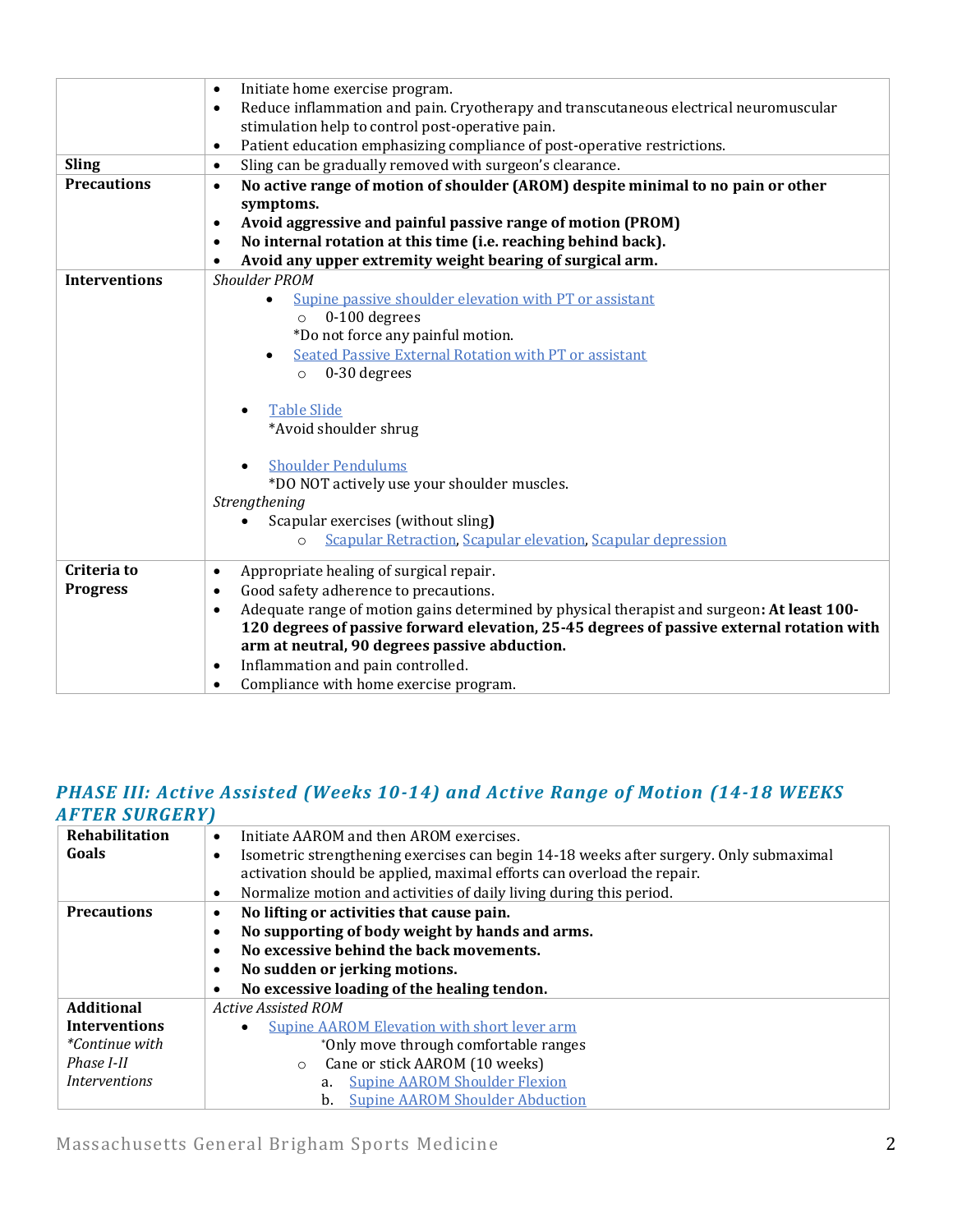|                 | Supine AAROM Shoulder ER -Start at neutral and slowly progress to arm in<br>c.<br>abduction                                                                                                         |
|-----------------|-----------------------------------------------------------------------------------------------------------------------------------------------------------------------------------------------------|
|                 | *Progress from supine to beach chair 45-degree incline position (11 weeks),<br>then to upright position (12weeks)                                                                                   |
|                 | <b>Assisted ER</b><br>$\circ$<br>Standing with arm supported on pillow with elbow at 90 degrees. Gently turn<br>a.<br>body away<br><b>Wall Slide and Wall Walk</b><br>$\circ$<br>*Start at 12 weeks |
|                 | Active ROM                                                                                                                                                                                          |
|                 | <b>Standing Shoulder ER AROM</b><br>$\bullet$                                                                                                                                                       |
|                 | *start at 12 weeks                                                                                                                                                                                  |
|                 | <b>Side-lying Shoulder ER AROM</b><br>$\bullet$                                                                                                                                                     |
|                 | *start at 14 weeks                                                                                                                                                                                  |
|                 | <b>Active Forward Reach</b><br>$\bullet$                                                                                                                                                            |
|                 | *Start at 14 weeks                                                                                                                                                                                  |
|                 | <b>Active Shoulder Elevation</b>                                                                                                                                                                    |
|                 | *Start at 14 weeks                                                                                                                                                                                  |
|                 | <b>Shoulder Isometrics</b>                                                                                                                                                                          |
|                 | <b>Isometric Shoulder Flexion and Isometric Shoulder Extension</b>                                                                                                                                  |
|                 | <b>Isometric Shoulder ER and Isometric Shoulder IR with arm at side</b><br>$\bullet$<br>*Apply only submaximal effort. Avoid forceful pushing.                                                      |
|                 |                                                                                                                                                                                                     |
|                 | <b>Standing Rows</b>                                                                                                                                                                                |
|                 | Start in standing. Progress to Bent Over Rows<br>a.                                                                                                                                                 |
|                 | Manual Therapy (after week 10)                                                                                                                                                                      |
|                 | Grade 1-2 joint mobilizations, thoracic mobilizations, soft tissue massage to help decrease<br>$\bullet$                                                                                            |
|                 | pain or muscle guarding                                                                                                                                                                             |
|                 | *avoid positions or techniques that place the shoulder or repair in a compromised<br>position.                                                                                                      |
| Criteria to     | Adequate ROM in all planes without pain or substitution patterns, as determined by your MD<br>$\bullet$                                                                                             |
| <b>Progress</b> | and PT. Typically greater than 140 degrees of passive forward elevation, greater than 120                                                                                                           |
|                 | degrees of active forward elevation without compensation, normal external rotation at 0                                                                                                             |
|                 | degrees of abduction.<br>Appropriate scapular positioning at rest and with upper extremity activity.<br>$\bullet$                                                                                   |
|                 | Completion of current rehabilitation program / exercise without increase in pain or difficulty.<br>$\bullet$                                                                                        |
|                 | Ability to perform light, nonrepetitive activities of daily living or work tasks below shoulder<br>$\bullet$                                                                                        |
|                 | level without pain or difficulty.                                                                                                                                                                   |

## *PHASE IV: Initial Strengthening Phase (18-22 WEEKS AFTER SURGERY)*

| <b>Rehabilitation</b> | Resistance should be gradually progressed. Error! Reference source not found.<br>$\bullet$                                                                                                                                                                                                                                                                                                                                                                                                               |
|-----------------------|----------------------------------------------------------------------------------------------------------------------------------------------------------------------------------------------------------------------------------------------------------------------------------------------------------------------------------------------------------------------------------------------------------------------------------------------------------------------------------------------------------|
| Goals                 | Continued emphasis on restoring PROM. Goal is to have full ROM at this point. Those who have<br>٠<br>not yet met ROM milestones or are still having pain should not be progressed to this phase.<br>Gradually restoring shoulder strength, power, and endurance with consideration of patient's<br>$\bullet$<br>ability, comfort level and long-term goals.<br>Return to normal functional activities of daily living, full work and modified recreational<br>$\bullet$<br>activities during this phase. |
| <b>Precautions</b>    | No lifting of objects heavier than 5 lbs.<br>$\bullet$<br>No sudden lifting, jerking, pushing or throwing motions/activities.<br>$\bullet$<br>No uncontrolled movements.<br>$\bullet$                                                                                                                                                                                                                                                                                                                    |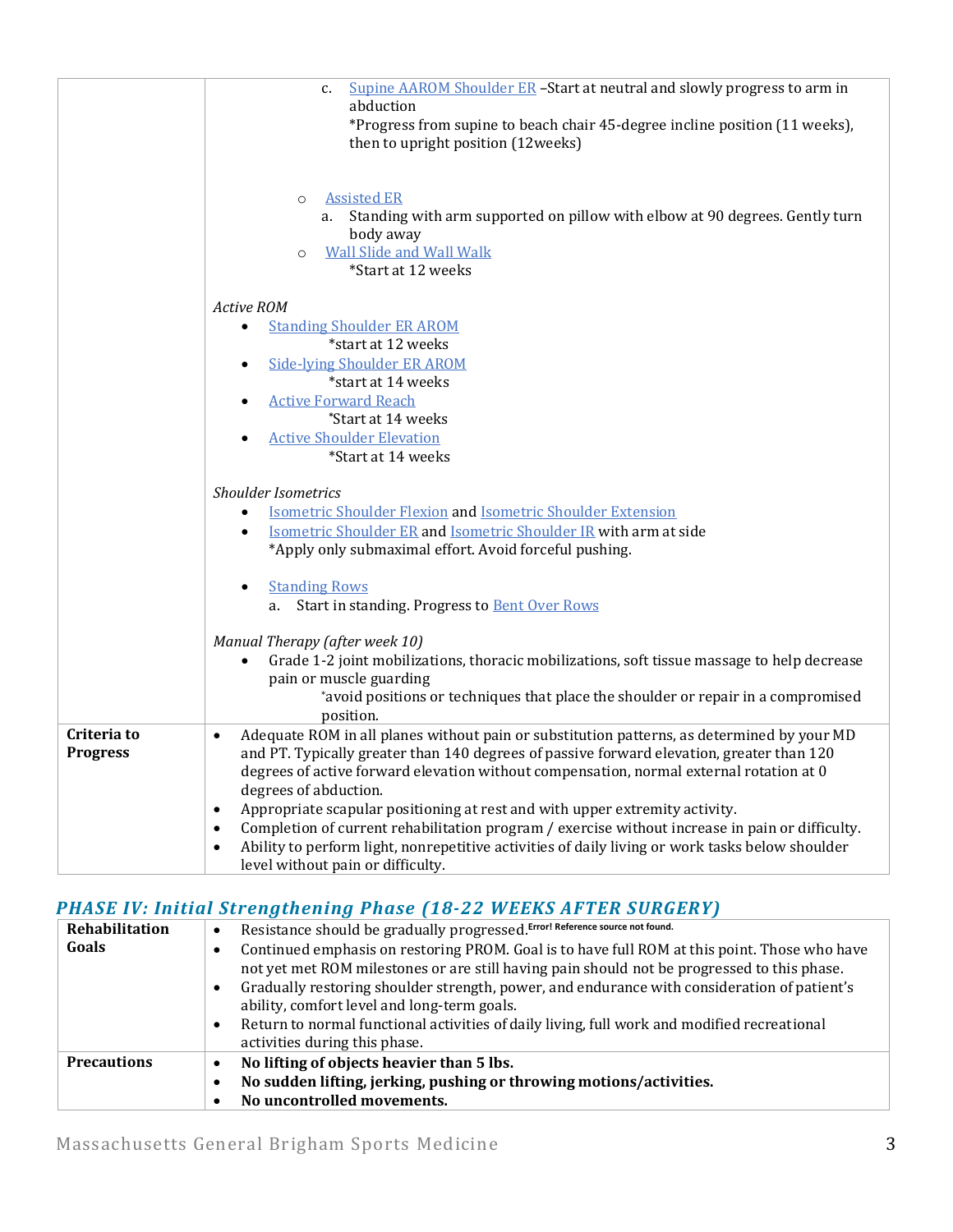|                                                                                      | Do not perform straight arm lateral raise (long lever arm abduction) strengthening<br>$\bullet$<br>exercises as this will place too much load on the repaired tissue.<br>Do not perform arm raises in empty can position at any stage of rehabilitation due to<br>$\bullet$<br>impingement and stress on the cuff repair.                                                                                                                                                                                                                                         |
|--------------------------------------------------------------------------------------|-------------------------------------------------------------------------------------------------------------------------------------------------------------------------------------------------------------------------------------------------------------------------------------------------------------------------------------------------------------------------------------------------------------------------------------------------------------------------------------------------------------------------------------------------------------------|
| <b>Additional</b>                                                                    | Stretching                                                                                                                                                                                                                                                                                                                                                                                                                                                                                                                                                        |
| <b>Interventions</b><br><i>*Continue with</i><br>Phase I-III<br><b>Interventions</b> | Pec Stretch: place arm at angles of 60 <sup>0</sup> , 90 <sup>0</sup> at doorway or corner<br>$\bullet$<br>Internal Rotation Stretch: progress to using a towel for more aggressive stretch<br>Doorway external rotation stretch: Do not force any painful motion.<br>$\bullet$<br>Crossbody Stretch: Can be done standing, standing against a wall or laying on your back.<br>$\bullet$<br>Sleeper Stretch: start with your arm close to your body to avoid discomfort. Clinician-<br>$\bullet$<br>determined, as this is typically not recommended for throwers |
|                                                                                      | Strengthening<br>Prone W, Prone Y, Prone T, Prone I<br>Shoulder extension with straight arm<br>$\bullet$<br>Supine shoulder protraction<br>٠<br>Rows<br>$\bullet$<br>Resisted Shoulder ER, Resisted Shoulder IR, Side-lying Shoulder ER<br>Forward Punch with resistance band<br>$\bullet$<br><b>Biceps Curls, Triceps Extension</b><br>٠<br>Rhythmic stabilization:<br>In quadruped position using weight shifts and perturbation, or with a ball<br>on table / wall.<br>ER / IR in scaption and flexion 90-125 degrees<br><b>Manual Therapy</b>                 |
|                                                                                      | Grade 3-4 joint mobilizations allowed if indicated. Manual therapy techniques should be<br>$\bullet$                                                                                                                                                                                                                                                                                                                                                                                                                                                              |
|                                                                                      | pain-free and do not put the shoulder in a compromised position                                                                                                                                                                                                                                                                                                                                                                                                                                                                                                   |
| Criteria to<br><b>Progress</b>                                                       | Full ROM in all planes with normal movement mechanics.<br>$\bullet$<br>Pain-free with activities of daily living and strengthening exercises.<br>$\bullet$                                                                                                                                                                                                                                                                                                                                                                                                        |

### *PHASE V: Advanced Strengthening (22-26 WEEKS AFTER SURGERY)*

| <b>Rehabilitation</b><br>Goals      | After 22 weeks, more aggressive stretching of shoulder may be used if needed. Error! Reference source not<br>$\bullet$<br>found. Error! Reference source not found.            |
|-------------------------------------|--------------------------------------------------------------------------------------------------------------------------------------------------------------------------------|
|                                     | Restore maximal strength and power, as well as endurance to participate in higher-level<br>٠                                                                                   |
|                                     | activities.                                                                                                                                                                    |
|                                     | Maintain pain free ROM.                                                                                                                                                        |
| <b>Precautions</b>                  | No lifting of objects > 10 lbs.<br>٠                                                                                                                                           |
|                                     | No overhead lifting.<br>$\bullet$                                                                                                                                              |
|                                     | No sudden pushing or lifting activities.<br>٠                                                                                                                                  |
|                                     | No progression into activities that are painful.<br>٠                                                                                                                          |
| <b>Additional</b>                   | ER at 45 deg abduction<br>٠                                                                                                                                                    |
| <b>Intervention</b>                 |                                                                                                                                                                                |
| <i>*Continue with</i>               | ER at 90 deg abduction<br>٠                                                                                                                                                    |
| Phase II-IV<br><i>interventions</i> | Supported on table then progressed to unsupported.<br>$\Omega$                                                                                                                 |
|                                     | IR at 90 deg abduction<br>٠                                                                                                                                                    |
|                                     | Full can in scapular plane<br>*Limited to 1-2lbs. Increase repetitions according to patient tolerance. Error! Reference source not<br>found.Error! Reference source not found. |
|                                     | Resisted diagonals<br>٠<br>Shoulder PNF D1/D2 patterns<br>$\circ$                                                                                                              |
|                                     | Dynamic hug                                                                                                                                                                    |

Massachusetts General Brigham Sports Medicine 4